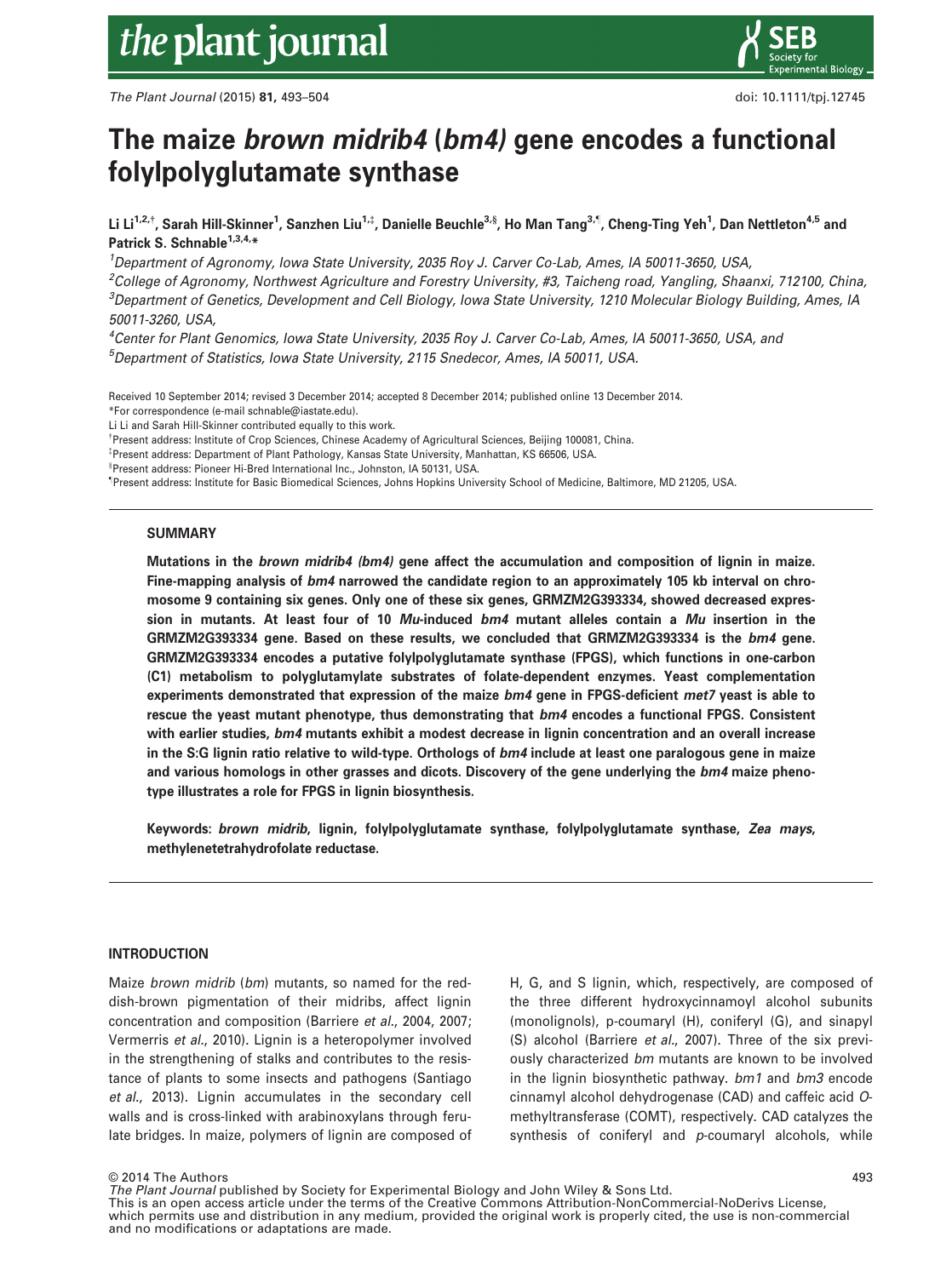COMT catalyzes the synthesis of sinapyl alcohol (Vignols et al., 1995; Halpin et al., 1998). The recently cloned bm2 encodes a functional methylenetetrahydrofolate reductase (MTHFR) involved in the formation of the key methyl donor, S-adenosyl-L-methionine (SAM) (Tang et al., 2014). SAM links MTHFR with lignin biosynthesis by serving as a methyl donor for both COMT and caffeoyl CoA 3-O-methyltransferase (CCoAOMT) (Figure 1) (Tang et al., 2014).

In this study, we describe the characterization and cloning of a fourth bm gene, bm4, which encodes a functional folylpolyglutamate synthase (FPGS, EC# [6.3.2.17](http://www.chem.qmul.ac.uk/iubmb/enzyme/EC.html)) that acts upstream of MTHFR in the lignin biosynthetic pathway (Figure 1). FPGS functions in one-carbon (C1) metabolism to catalyze the  $\gamma$ -linked polyglutamylation of tetrahydrofolate (THF). In plants, C1 metabolism feeds into the biosynthesis of purines, thymidylate, serine, methionine, and formylmethionine (fMet) for which THF is required. Polyglutamylated folates are the preferred substrates of folatedependent enzymes and are the principle forms of folate found in living cells (Cossins and Chen, 1997; Mehrshahi et al., 2010). Thus, we hypothesize that FPGS-catalyzed polyglutamylation of THF stimulates the downstream synthesis of polyglutamylated 5-methyl THF catalyzed by the bm2-encoded MTHFR (Figure 1) (Tang et al., 2014). It is therefore reasonable that a mutation in the FPGS gene (i.e., bm4) would alter lignin content and/or composition.

#### RESULTS

#### Mapping bm4 to a 105 kb interval on chromosome 9

Like all *brown midrib* mutants, bm4 mutants display a distinctive pigmentation phenotype relative to wild-type siblings (Figure 2b,g,i,k,m,o,q). The bm4 mutation also affects the accumulation and composition of lignin (Table 1). These results suggested a role for bm4 in lignin biosynthesis and provided the impetus to identify the gene underlying this mutant. Previously, the bm4 gene had been mapped to the distal end of the long arm of chromosome 9 (Burnham, 1947). Our fine-mapping experiments (Experimental Procedures) established that the bm4 gene is located in a 3 cm interval (198.5–201.2 cm) that encompasses physical positions 154.33–155.45 Mb of the maize reference genome (RefGen v2 [AGPv2] with gene annotations v5b.60). Subsequent mapping experiments narrowed the bm4 candidate region to an approximately 127 kb interval (155 454–154 565 kb) that contains eight genes. A third mapping population consisting of 10 000  $F<sub>2</sub>$  plants that was segregating for bm4 was generated by selfing an  $F_1$  derived from a cross between the inbred B73 and a mutant plant that carried bm4-ref. In this population, 1417 plants displayed the bm4 phenotype (Tables S1 and S2). The shortage of mutant plants relative to the expected 25% is probably a consequence of an early-stage necrosis phenotype that co-segregates with the bm4 phenotype in B73-derived populations segregating for bm4-ref (S. Hill-Skinner, unpublished observation). Because this necrotic phenotype was not observed in other populations segregating for bm4 mutant alleles, there is no evidence to suggest that it is directly caused by bm4 mutants. All bm4 plants were screened for recombination events within subregions of the candidate interval (154.33–155.45 Mb, Ref-Gen v2 [AGPv2] with gene annotations v5b.60) using PCRbased genotyping. Of the 56 identified recombinants, two were found to have recombination breakpoints within a 105 kb interval (154 397.6–154 502.6 kb). This interval contains six genes (Figure S1).

#### RNA-Seq analysis and gene expression of six candidate genes in the bm4 fine-mapping interval

As part of a screen to determine whether any of the six genes in the candidate bm4 interval were differentially expressed between bm4 mutant and wild-type siblings, we conducted an unreplicated RNA-Seq experiment. Only one of these six genes showed significantly decreased expression based on Fisher's exact test (Figures S1 and S2B). This gene, GRMZM2G393334 (154 454 066–154 460 083 bp, Ref-Gen v2 [AGPv2] with gene annotations v5b.60), encodes a putative FPGS. Because FPGS also has a substrate that is upstream of the bm2-encoded MTHFR enzyme (Figure 1) (Tang et al., 2014), we selected GRMZM2G393334 as the bm4 candidate gene.

The expression of GRMZM2G393334 across tissues of young seedlings and, to a lesser degree, mature plants was visualized via qTeller (qTeller.com) (Figure S3). Based on these results, GRMZM2G393334 is expressed in a wide variety of tissues as expected for an enzyme involved in a central metabolic process. In addition, quantitative reverse transcription polymerase chain reaction (qRT-PCR) of GRMZM2G393334 was performed on RNA extracted from plants each of which was homozygous for one of five Muderived bm4 alleles or bm4-ref (Table S2). All the mutants accumulated less bm4 transcript (2–16%) than the nonmutant B73 inbred (Figure 3), thereby confirming the results of the RNA-Seq analysis.

#### Seq-Walking based whole genome Mu-flanking sequencing

Seq-Walking (Li et al., 2013) was conducted using DNA from bm4 mutant plants isolated from six separate Mu-tagging events in 2011 (Methods) (Table S2). The rationale for this experiment is that at least some of these plants would be expected to contain Mu insertions in the bm4 gene that are not present in non-mutant stocks. A Seq-Walking library was constructed from pooled DNA of all six Mu alleles. The library was sequenced using a Life Technologies' PGM instrument. A total of 296 304 out of 544 689 reads (54.4%) remained after quality trimming. Of these trimmed reads, 249 456 (84.2%) could be mapped to the B73 reference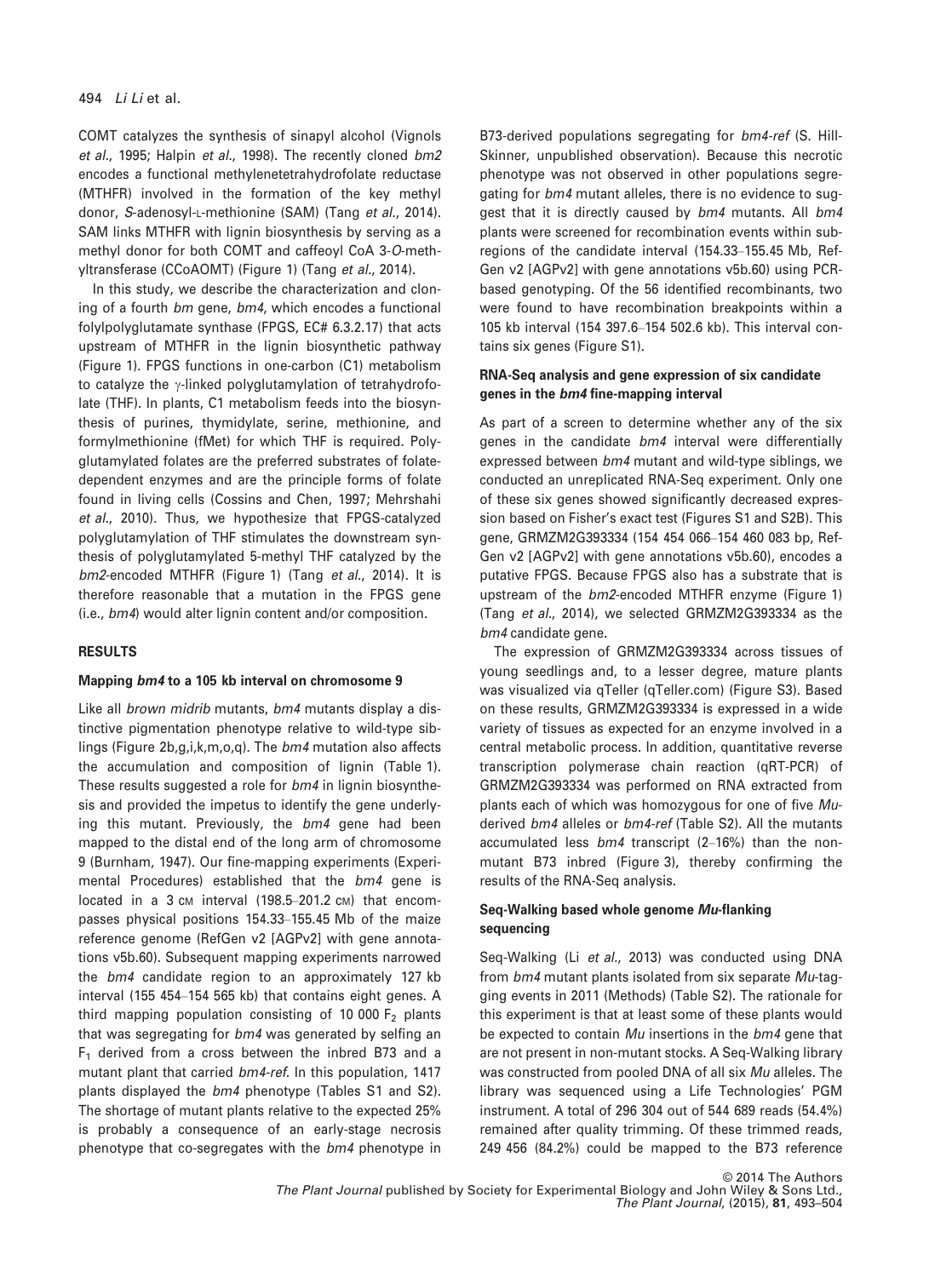

Figure 1. BM4 in connection with lignin biosynthesis.

FPGS (BM4) is connected to the lignin biosynthesis pathway through a series of polyglutamylated molecules and BM2. Chemical structures were downloaded from KEGG [\(http://www.genome.jp/kegg/\)](http://www.genome.jp/kegg/). '...' indicates a series of steps that converts polyglutamylated THF to polyglutamylated 5,10-methylene THF (Cossins and Chen, 1997).

© 2014 The Authors

The Plant Journal published by Society for Experimental Biology and John Wiley & Sons Ltd., The Plant Journal, (2015), 81, 493–504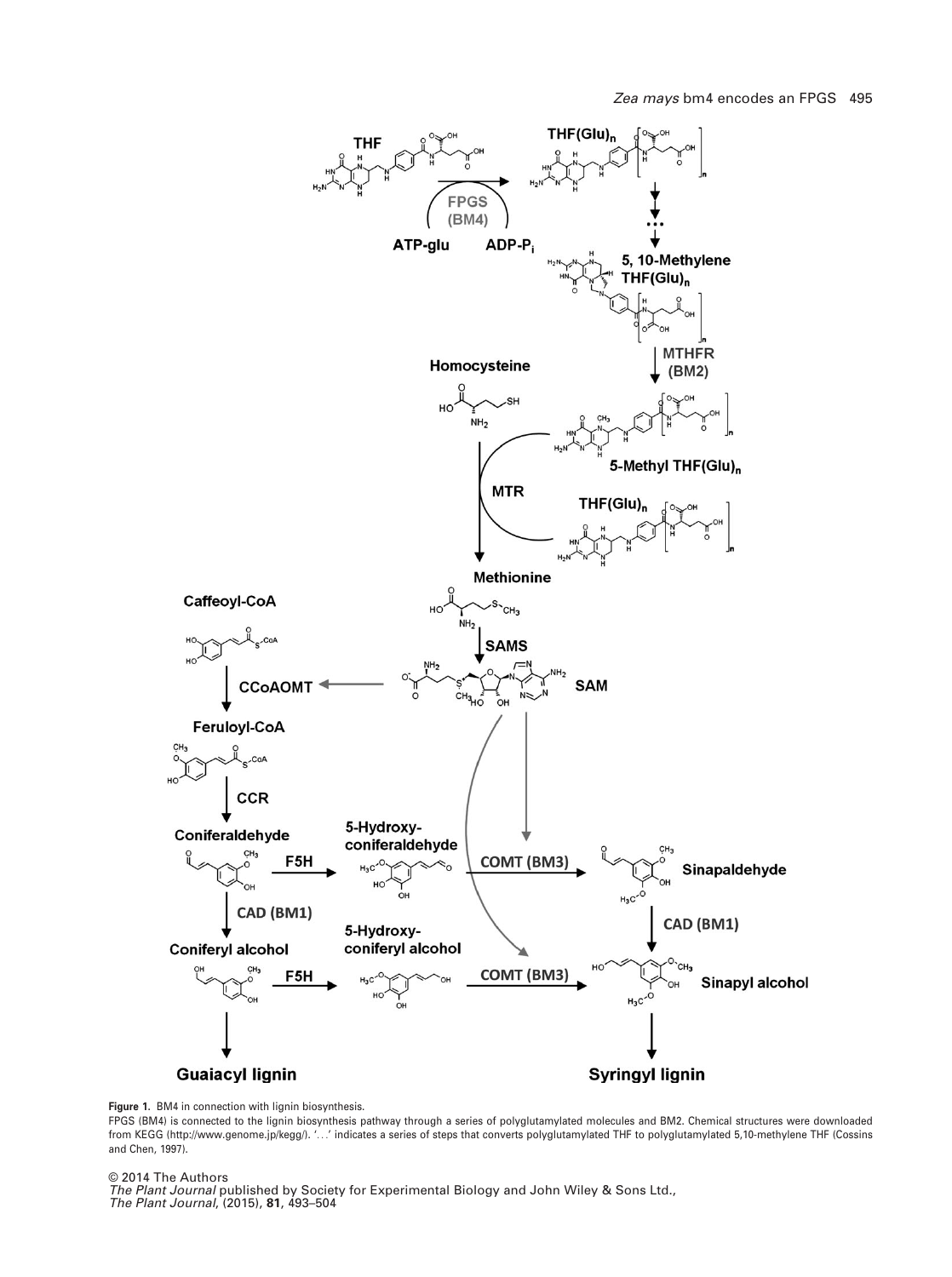

Figure 2. Phenotypic characterization of bm4 mutant phenotypes.

bm4 mutants display reddish coloring of their leaf midribs. Plants shown were grown in the greenhouse under 27°C daytime temperature and 24°C night-time temperature.

(a, b) B73 wild-type and  $bm4$ -ref; (c, d) B73; (e, f) bm4-ref; (g, h) bm4-Mu 13-7027D; (i, j) bm4- Mu 13-7029B; (k, l) bm4-Mu 13-7033E; (m, n) bm4-Mu 13-7064E; (o, p) bm4-Mu 11-8034B; (q, r) bm4-Mu 11-8050D. Phenotypic appearance of the adaxial (a) and abaxial (b) sides of bm4-ref and B73 leaves. (g, i, k, m, o, q) Phenotypic appearance of the abaxial sides of bm4-Mu mutants. Phloroglucinol-hydrochloric acid staining of the adaxial (c) and abaxial (d) sides of B73 wild-type midrib tissue. Phloroglucinol-HCl staining of the adaxial (e) and abaxial (f, h, j, l, n, p, r) sides of bm4 mutant midrib tissue. Scale  $bars = 100$  um.

genome and 238 118 (80.4%) could be uniquely aligned to the reference genome. In total, seven Mu insertions were detected within the bm4 mapping interval in gene GRMZM2G393334 (Table S3). All but one of these insertion sites were represented by only a few reads (Table S3).

#### PCR-based sequencing of Mu-tagging alleles

To confirm the Mu insertions detected via Seq-Walking and determine which are associated with particular bm4 mutant alleles, PCR primers were designed to amplify each insertion (Table S4). PCR was conducted on the original pre-pooled DNA samples used for Seq-Walking as well as DNA samples from the B73 inbred and a stock homozygous for the bm4-ref allele (Table S2). Strong PCR bands detected via gel electrophoresis were sequenced. These

sequencing experiments confirmed the presence of a Mu1 insertion in the first intron of the candidate gene for the plant carrying the bm4-Mu 11-8050D allele that was not detected in other DNA samples, including B73 and the bm4-ref stock (Figure 4).

Subsequently, similar PCR-based analyses were conducted on the four mutants isolated from the 2013 mutant screen using a series of gene-specific primers designed based on the sequence of GRMZM2G393334 in combination with the MuTIR primer (Table S4 and Table S2). Allelespecific Mu1 insertions were detected in exon 1, intron 2, and exon 4 of GRMZM2G393334 in the bm4-Mu 13-7033E, bm4-Mu 13-7029B, and bm4-Mu 13-7064E alleles, respectively (Figure 4). These results confirm that GRMZM2G 393334 is bm4.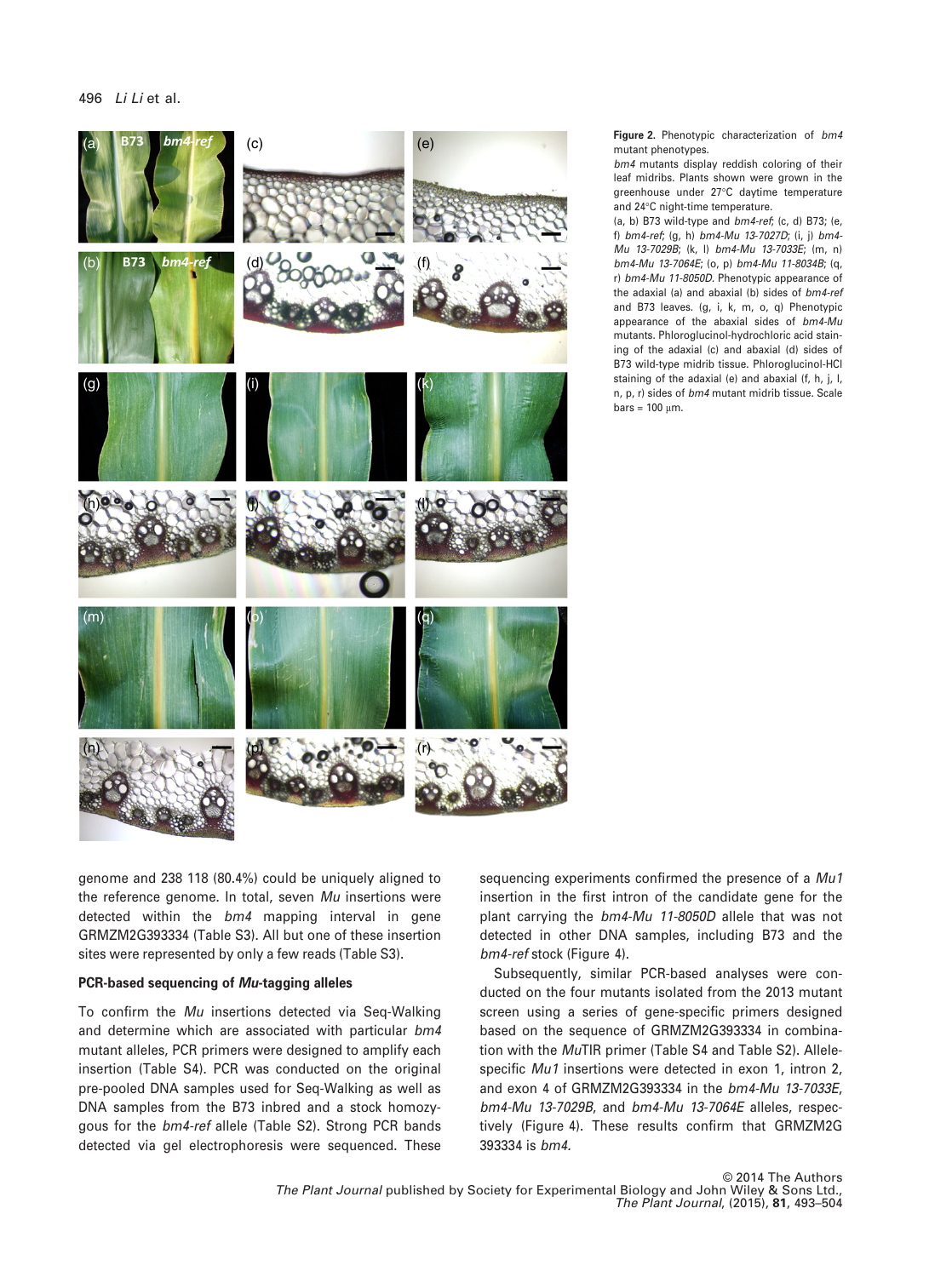|      |                   | Biological                                 |                         | Klason lignin                    | Klason difference<br>IVT-MUTI | S/G             | S/G difference<br>IVVT-MUTI | $S$ ( $\mu$ mol $g^{-1}$ |               |                                                                                                                                                                                                |
|------|-------------------|--------------------------------------------|-------------------------|----------------------------------|-------------------------------|-----------------|-----------------------------|--------------------------|---------------|------------------------------------------------------------------------------------------------------------------------------------------------------------------------------------------------|
| Year | Stage             | replicates (n) Genotype (g g <sup>-1</sup> |                         | dry wt)                          |                               |                 |                             | dry wt)                  |               | G (umol $g^{-1}$ dry wt) $S + G$ (umol $g^{-1}$ dry wt)                                                                                                                                        |
| 2012 | Ã                 |                                            |                         | ± 0.011<br>0.194                 | $0.027*$                      | $\frac{2}{3}$   |                             | 985                      | 746           | <b>1731</b>                                                                                                                                                                                    |
|      |                   |                                            | MUT<br>B73              | 0.005<br>$\bar{+}$<br>0.167      |                               | <b>1.50</b>     |                             | 966                      | 646           | 1612                                                                                                                                                                                           |
| 2010 | PS.               |                                            |                         | 0.008<br>$\overline{+}$<br>0.245 | $0.024*$                      | $1.62 \pm 0.10$ | 0.48                        | $1274 \pm 94$            | $792 \pm 108$ | $2067 + 202$                                                                                                                                                                                   |
|      |                   |                                            | bm4-ref                 | 0.007<br>$\overline{+}$<br>0.221 |                               | $2.10 + 0.27$   |                             | $1014 \pm 147$           | $482 +$       | $1496 \pm 155$                                                                                                                                                                                 |
| 2012 | 58                |                                            | $\overline{\mathsf{S}}$ | 0.007<br>$\ddot{}$<br>0.198      | 0.003                         | 1.45            |                             | 909                      | 627           | 1535                                                                                                                                                                                           |
|      |                   |                                            | <b>NUT</b>              | 0.004<br>$\overline{+}$<br>0.195 |                               | 2.06            |                             | 715                      | 347           | 1062                                                                                                                                                                                           |
| 2014 | 6S                | σ.                                         | $\overline{\mathsf{S}}$ | 0.024<br>$\ddot{}$<br>0.252      | $0.032*$                      | $1.72 \pm 0.21$ | $0.39*$                     | $152 + 355$              | $689 + 256$   | $1841 \pm 604$                                                                                                                                                                                 |
|      |                   |                                            | Jur<br>N                | ± 0.016<br>0.220                 |                               | $2.11 \pm 0.14$ |                             | $868 \pm 180$            | $413 \pm 89$  | $1281 \pm 266$                                                                                                                                                                                 |
|      |                   |                                            |                         |                                  |                               |                 |                             |                          |               |                                                                                                                                                                                                |
|      |                   |                                            |                         |                                  |                               |                 |                             |                          |               | Klason lignin values are based on 2-3 technical replicates. Compositional values are based on one technical replicate. One biological replicate is a single, whole stalk without leares, ears, |
|      | tassel, or roots. |                                            |                         |                                  |                               |                 |                             |                          |               |                                                                                                                                                                                                |

MUT, mutant sibling homozygous for the bm4-ref allele; PA, post-anthesis (approximately 2-month-old); PS, post-senescence (approximately 5-month-old); WT, non-mutant, wild-type sib-/IUT, mutant sibling homozygous for the *bm4-ref* allele; PA, post-anthesis (approximately 2-month-old); PS, post-senescence (approximately 5-month-old); WT, non-mutant, wild-type sib- $P < 0.05$ . \*Significant difference based on a one-sided Student's T-test with significance level of ling.

Most of the GRMZM2G393334 gene, including the entire coding region, was amplified and sequenced from a stock homozygous for the bm4-ref allele. Sequence comparisons to the corresponding sequence from the B73 reference genome revealed 11 substitutions (three transversions and eight transitions), a single six-base insertion, and two single-base deletions in the coding region. Each of the 11 substitutions was also detected in at least one of the NAM founder inbreds (McMullen et al., 2009), none of which display a bm4 mutant phenotype, indicating that these substitutions are not the causal mutation of  $bm4$ -ref. Although the six-base insertion was not detected in the NAM founders, it was detected in three of four inbreds (Q66, Q67 and B77) that contributed to our Mu-active stocks (Dataset S2). The two deletions were detected in neither the NAM founder inbreds nor the Mu parents (Datasets S1 and S2). In particular, the deletion in exon 14 is predicted to cause a frameshift and premature stop codon in the translated protein (Figure S4). However, because non-coding regions of the gene which were not sequenced could harbor a causative mutation and the frameshift and premature stop codon would only affect the C-terminus of the protein which is in any case outside of the conserved domain it is not possible to conclude whether the deletions in the reference allele are causative.

To understand the origins of the six bm4 mutants for which Mu insertions could not be identified, the bm4 gene was amplified from DNA from mutant plants carrying these alleles. Based on the crossing strategy, these plants were expected to be heterozygous for a new bm4 allele derived from the Mu parent and the bm4-ref allele. As discussed above, the bm4-ref allele contains at least 29 polymorphisms relative to the B73-derived Bm4 allele (Datasets S1 and S2). Sequence analyses identified three substitutions in the coding region of the bm4-Mu 11-8034B/bm4-ref plant relative to the bm4-ref allele (Dataset S2), including a non-synonymous substitution in the conserved Mur\_Ligase M domain of GRMZM2G393334, which may have an impact on protein function (Figure S4). Because this substitution is not present in any of the 27 founder inbreds of the NAM population (McMullen et al., 2009), it could potentially be causative. At all sites assayed, no polymorphisms were detected relative to bm4-ref in DNA from the other five bm4-Mu mutant plants, consistent with the hypothesis that these plants may carry maternally derived deletions of GRMZM2G393334, i.e. deletions that arose in the Mu-active stocks. Gene deletions have been identified previously from Mu stocks (Walbot, 2000).

#### bm4 encodes a functional FPGS

MET7 in yeast encodes an FPGS protein that is essential in methionine biosynthesis and met7 mutant strains are methionine auxotrophs (Masselot and De Robichon-Szulmajster, 1975). Expression of maize Bm4 (Figure S5) in

© 2014 The Authors

Table 1

The Plant Journal published by Society for Experimental Biology and John Wiley & Sons Ltd., The Plant Journal, (2015), 81, 493–504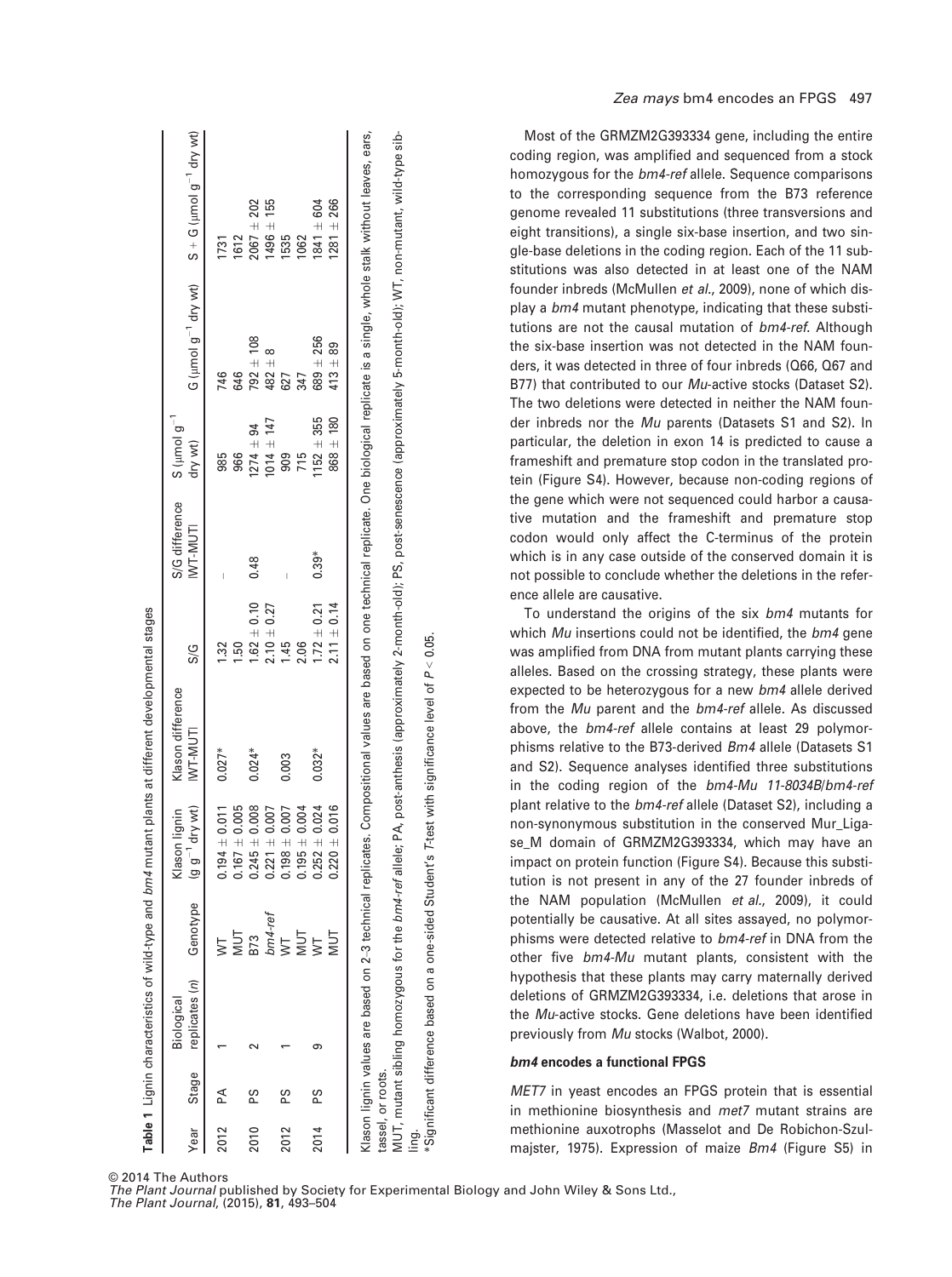

Figure 3. qRT-PCR expression analysis of bm4- Mu alleles.

The relative expression of bm4 in bm4-ref mutants and five homozygous bm4-Mu mutants compared with B73 wild-type and the bm2-ref mutant (Tang et al., 2014). Error bars indicate the standard error between technical replicates.







Figure 5. Maize-derived *Bm4* complements the yeast met7 mutant phenotype.

 $met7 = untransformed$  haploid mutant  $MAT<sub>x</sub>$ met7 strain; MET7 = untransformed haploid  $MAT\alpha$  non-mutant parent; pBm4 =  $MAT\alpha$  met7 haploid mutant transformed with Bm4-containing p413-ADH shuttle vector; p413 =  $MATx$ met7 haploid mutant transformed with empty p413-ADH shuttle vector. YPD = YPD media;  $-Me = SDC - Met medium$ .

mutant  $MAT\alpha$  met7 strains successfully complemented the met7 methionine auxotrophy (Figure 5), thus demonstrating that maize bm4 encodes a functional FPGS.

#### bm4 lignin concentration and composition

Phloroglucinol–HCl staining reveals qualitative differences in lignin deposition in midrib tissues between bm4 mutant lines and non-mutant controls (Vermerris et al., 2010). Consistent with this previous study, we found that vascular tissue and epidermal cells of midribs from non-mutant plants (B73 in our case) stain much more heavily than do those of midribs of bm4 mutant plants that are homozygous for the bm4-ref allele (Figure 2c–f). These results indicate greater deposition of lignin in B73 midribs. Similar differences were observed between B73 and plants that carried some of the newly isolated bm4-Mu alleles or that were putatively hemizygous (Figure 2h,i,l,n,p,r).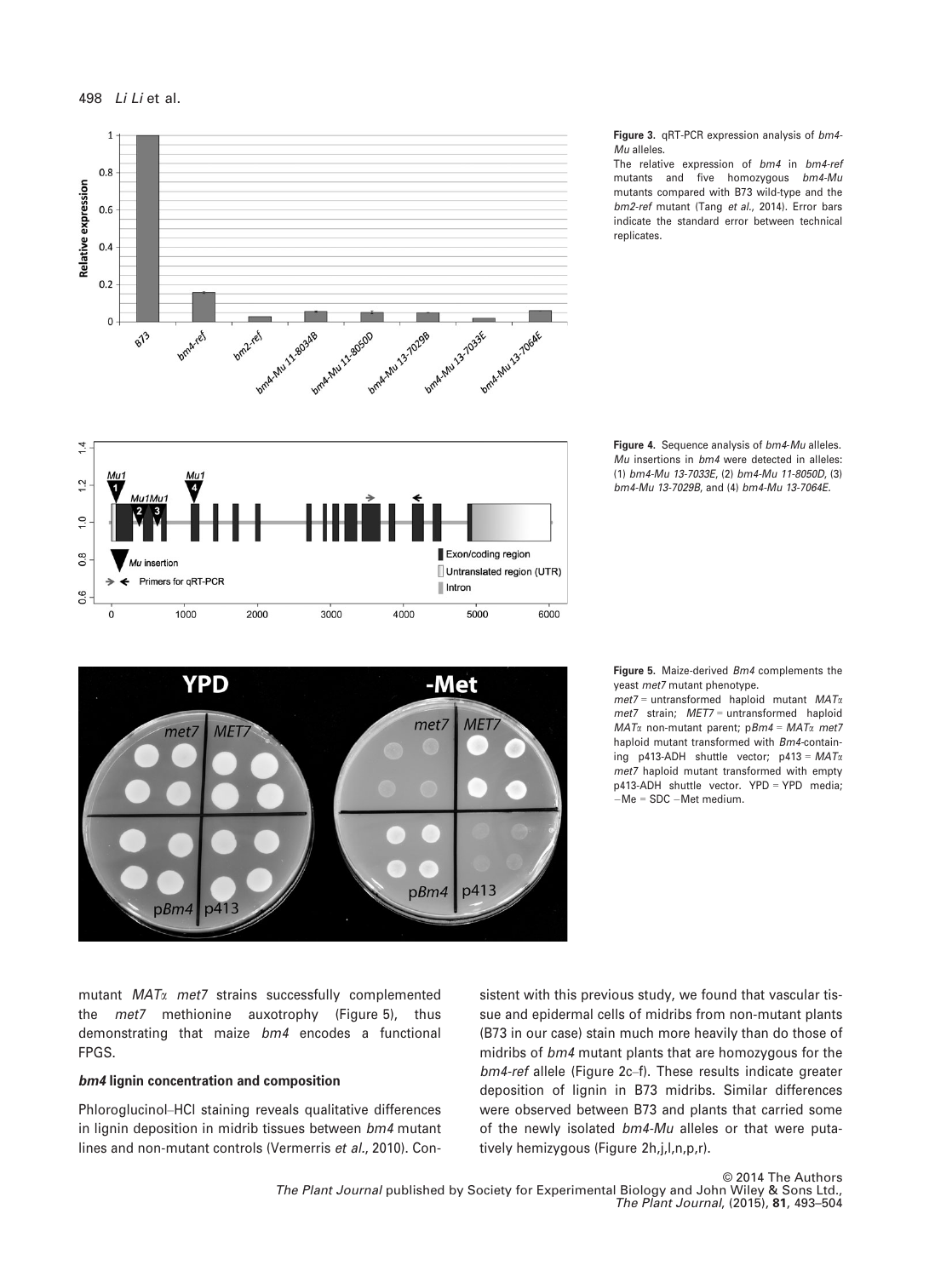Lignin concentration and composition of stalks was measured quantitatively from plants that were backcrossed into B73 and homozygous for the bm4-ref allele and nonmutant controls. Lignin concentration and composition were determined using Klason lignin and thioacidolysis, as previously described (Tang et al., 2014). Stalks were collected in 2010, 2012, and 2014. The 2010 experiment involved a comparison of bm4-ref mutants in a B73-like background (via two generations of backcrossing; Experimental Procedures) versus B73. These stalks were collected post-senescence (PS; approximately 5 months after planting). The 2012 and 2014 experiments involved comparisons of stalks from bm4-ref mutant and wild-type siblings, both of which were the products of three generations of backcrossing to B73. In the 2012 experiment, stalks were collected either post-anthesis (PA; approximately 2 months after planting) or PS from the same field. Stalks in the 2014 experiment were collected from the same field, but only PS. Probably as a consequence of the interest in using maize stover for animal feed, previous studies assayed lignin content in brown midrib mutants during the stage of development at which silage is harvested, i.e., after anthesis but before maturity (Barriere et al., 2004; Vermerris et al., 2010). Consistent with this prior literature, our analyses of lignin concentration revealed both PA and nearly all PS stalks assayed from plants homozygous for the bm4-ref allele accumulate approximately 10–14% less lignin than do wild-type siblings (Table 1) (Barriere et al., 2004; Vermerris et al., 2010). Similar to results obtained for bm2 (Tang et al., 2014), the ratio of S to G lignin is elevated in bm4-ref stalks relative to wild-type at both stages of development analyzed (Table 1).

#### Analysis of BM4 paralogs

BLASTP analysis of the protein sequence (AFW89831.1) encoded by the bm4 gene (GRMZM2G393334) revealed at least one potential paralog in the maize genome. The GRMZM5G869779 gene encodes three protein isoforms

#### Figure 6. Homolog analysis of BM4.

Homolog analysis of BM4 across various plant species. 'I' separates the associated organism, Protein ID, and Gene ID of each protein sequence in the tree. The protein sequences used to construct the tree are the same as in Table S5. Brackets indicate either the name of the protein encoded or its subcellular localization. Boxes separate the two observed clades of FPGS proteins.

(DAA49397.1, DAA49396.1, and DAA49398.1), which respectively share 72, 72, and 69% identity with BM4 over 93, 93, and 58% of the full-length BM4 sequence (Table S5). Like bm4, GRMZM5G869779 is expressed across many young, and to a lesser degree, mature tissues (Figure S6).

#### Analysis of BM4 homologs

As discussed above, the bm4 gene encodes a functional FPGS. This enzyme has received significant attention because of its importance in human pathology (Galpin et al., 1997; Rots et al., 1999; Christoph et al., 2012). In plants, FPGS is most often reported to be involved in the polyglutamylation of folates in C1 metabolism. These polyglutamylated folates are the preferred substrates of folatedependent enzymes (Cossins and Chen, 1997; Mehrshahi et al., 2010). Homologs of FPGS have been identified in various plant species. Among the grasses, FPGS proteins fall into two clades, the first of which contains the protein encoded by bm4 (Figure 6 and Table S5). The Oryza sativa, Brachypodium distachyon, and Setaria italica protein sequences in the first clade share 86, 85, and 84% sequence identity with BM4 over 89, 89, and 100% of BM4, respectively. The Sorghum bicolor, O. sativa, B. distachyon, S. italica, and paralogous Zea mays (two isoforms) protein sequences in the second clade share 73, 70, 74, 73, and 72% sequence identity with BM4 over 89, 90, 94, 96, and 93% of BM4, respectively. The three FPGS genes of Arabidopsis thaliana share 50–62% sequence identity with BM4 (Figure 6 and Table S5). The proteins encoded by these three genes accumulate in the mitochondria, chloroplast, or cytosol, respectively (Ravanel et al., 2001).

#### **DISCUSSION**

Six maize loci have been defined by brown midrib mutant phenotypes. Five of six of these mutants have shown to result in decreased lignin content of stalks (Halpin et al., 1998; Barriere et al., 2004, 2007; Guillaumie et al., 2008; Vermerris et al., 2010; Mechin et al., 2014; Tang et al., 2014). Three of these genes have been previously cloned



© 2014 The Authors The Plant Journal published by Society for Experimental Biology and John Wiley & Sons Ltd., The Plant Journal, (2015), 81, 493–504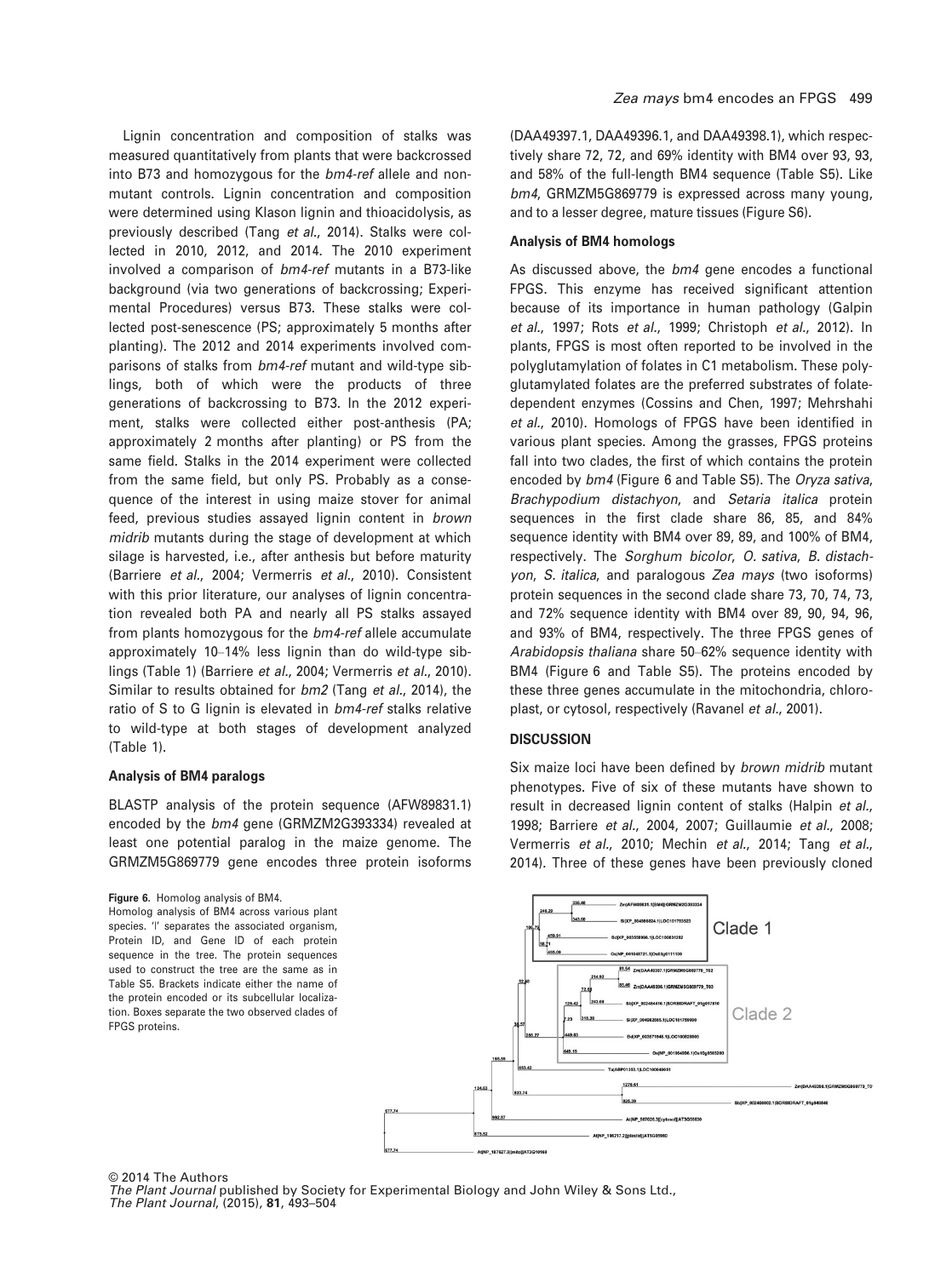(bm1, bm2, and bm3) and each encodes a different lignin biosynthetic enzyme (Vignols et al., 1995; Halpin et al., 1998; Tang et al., 2014). Lignin biosynthesis is important to plant growth and development because the cross-linking between lignin and other cell wall components via ferulate bridges limits solute transport across secondary cell walls and plays a role in increasing secondary cell wall rigidity and hence stalk strength (Santiago et al., 2013). However, this cross-linking has adverse effects on ruminant digestion and biofuel production (Barriere et al., 2007).

The bm4 gene was cloned using physical mapping approaches in combination with Seq-Walking analysis of transposon-induced alleles. The physical interval defined by fine-mapping experiments contains six genes (Figure S1). Only one of these genes, GRMZM2G393334, showed significantly decreased expression in the bm4-ref mutant as compared with non-mutant siblings (Figures 3 and S2). PCR-based sequencing analyses of the entire protein-coding region identified numerous polymorphisms in the bm4-ref gene, including two deletions in the coding region that induce frameshifts and premature stop codons (Dataset S2 and Figure S4). However, without more in-depth analysis of the bm4-ref transcript, it remains unclear which of these or other mutations (perhaps in non-coding regions which were not sequenced) are causative. Seq-Walking experiments conducted on newly isolated bm4-Mu alleles identified Mu transposon insertions in GRMZM2G393334, establishing this gene as the bm4 locus (Figure 4). Two of these bm4-Mu alleles carry a Mu insertion in an intron, a phenomenon that can also reduce gene expression level (Luehrsen and Walbot, 1992). It is of course also possible that the intronic Mu insertions could affect intron splicing. The bm4 gene encodes a functional folylpolyglutamate synthase (FPGS) as demonstrated in yeast complementation experiments (Figure 5). FPGS is involved in the polyglutamylation of THF as part of one-carbon (C1) metabolism (Cossins and Chen, 1997; Mehrshahi et al., 2010).

FPGS has been shown to play multiple roles in plants. The two known isoforms of FPGS of Oryza sativa appear to play roles in seed development (Anukul et al., 2010). The three isoforms of FPGS of Arabidopsis thaliana accumulate in the mitochondria, chloroplast, and cytosol (Ravanel et al., 2001). There is evidence that the mitochondrial FPGS is necessary for proper nitrogen utilization early in Arabidopsis seedling development (Jiang et al., 2012). In addition, the plastidial FPGS is necessary for post-embryonic cell expansion and meristem maintenance in developing roots (Srivastava et al., 2011). Double FPGS mutants in Arabidopsis have been shown to display embryo and seedling lethal phenotypes (Mehrshahi et al., 2010). In contrast, our own studies show the maize bm4 mutant does not exhibit any pronounced defects in seedling development, including roots (Figure S7).

We are unaware of any prior reports of FPGS affecting lignin biosynthesis. A role for this enzyme in this pathway is, however, consistent with the fact that polyglutamylated THF is converted by a series of steps to polyglutamylated 5,10-methylene THF, which is used by bm2-encoded MTHFR to generate 5-methyl THF (Cossins and Chen, 1997; Mehrshahi et al., 2010). Polyglutamylated 5-methyl THF acts as a substrate for the synthesis of methionine, which is used as a substrate for the generation of SAM, which in turn serves as a methyl donor for the lignin biosynthetic enzymes COMT and CCoAOMT (Figure 1) (Tang et al., 2014).

Consistent with the hypothesis that bm4-encoded FPGS works upstream of bm2-encoded MTHFR is the finding that both proteins are predicted to localize to the cytoplasm (Table S6). In addition, mutants in both genes display similar lignin phenotypes. Both mutants accumulate reduced concentrations of lignin in their stalks relative to wild-type. Notably, both mutants also exhibit increased ratios of S to G lignin in stalks relative to wild-type (Table 1) (Tang et al., 2014). Finally, the bm4 and bm2 genes exhibit similar expression patterns across tissues (Figure S8). Vermerris et al. (2010) have reported that bm2-bm4 double mutants exhibit further reductions in lignin accumulation relative to the single mutants and wild-type along with severe defects in plant growth. These studies were conducted using the reference alleles of bm2 and bm4. The double mutant phenotype could be most easily explained if these reference alleles are leaky mutants, such that two partial defects in a common biochemical pathway would result in a more extreme phenotype than either partial defect alone. Our results indicate that the bm4-ref allele is leaky, but do not provide evidence for the bm2-ref allele being leaky (Figure 3).

Due to the involvement of FPGS in a key metabolic process, it was initially surprising that bm4 mutant plants are viable even though they exhibit little bm4 expression relative to non-mutants (Figure 3). We hypothesize that the bm4 homolog GRMZM5G869779 provides sufficient FPGS activity to avoid lethality. Consistent with this hypothesis, GRMZM5G869779, like bm4, is expressed in many tissues (Figure S6).

In Arabidopsis thaliana, there are three known isoforms of FPGS. Each isoform is localized to the mitochondria, chloroplast, or cytosol. All forms act to polyglutamylate THF, but do so in a compartment-specific manner (Ravanel et al., 2001). Polyglutamylation is thought to lock folates in the given compartment, thus directing them towards specific biosynthetic processes (Appling, 1991; Mehrshahi et al., 2010). The putative cytosolic FPGS isoform is hypothesized to act upstream of the bm2-encoded MTHFR (Ravanel et al., 2001). More recent literature suggests some functional overlap exists among the various Arabidopsis isoforms (Mehrshahi et al., 2010). It is possible that the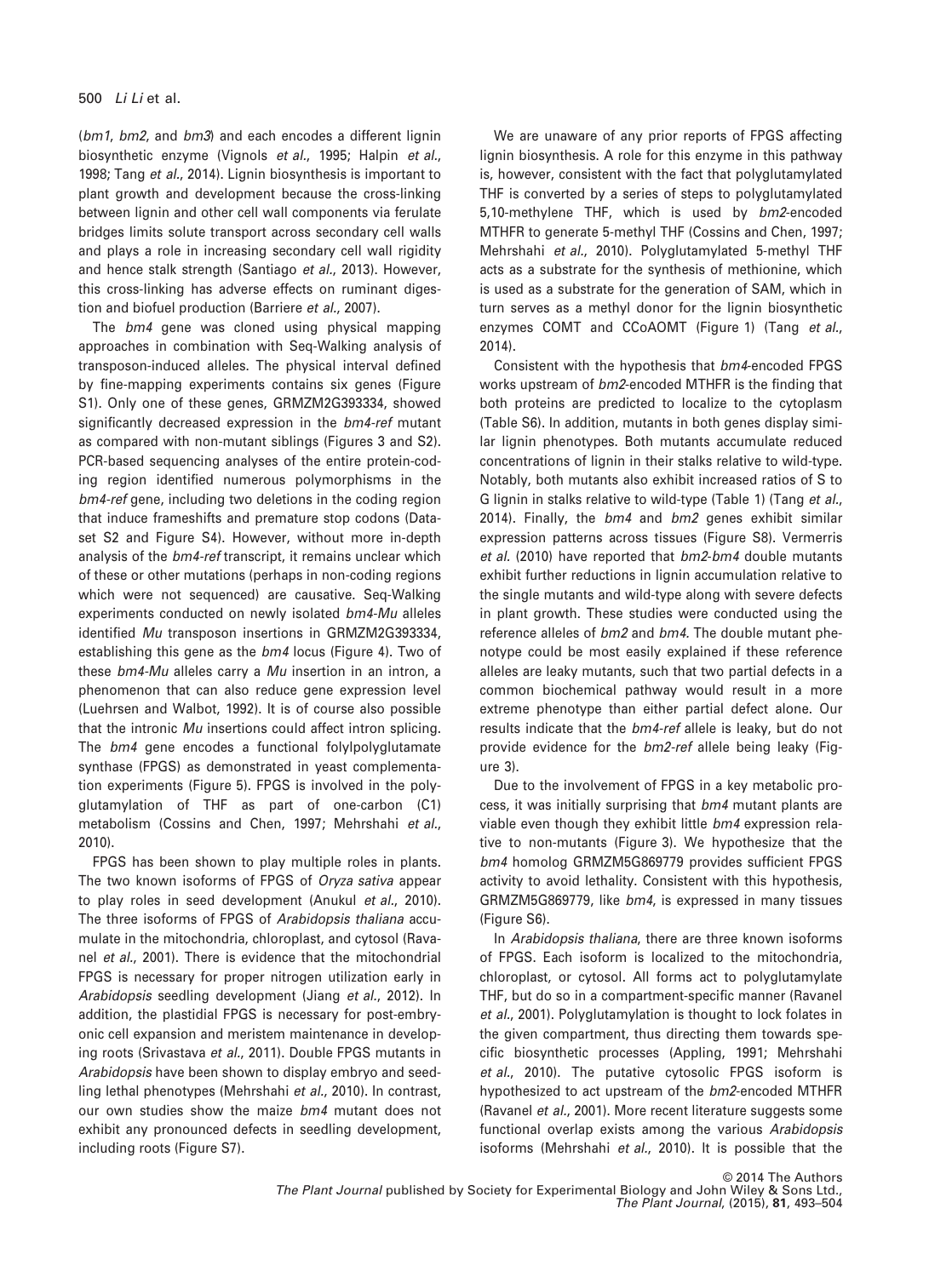maize FPGS isoforms behave in a similar fashion, because three of four subcellular localization predictions place BM4 in the cytoplasm (Table S6). However, subcellular localization of homologous FPGS proteins proved inconclusive. THF that is not polyglutamylated may diffuse into the cytosol and supply minimum levels of THF necessary for survival. Alternatively, the BM4 paralog may provide some baseline level of polyglutamylated THF to the pathway upstream of MTHFR. Other explanations may involve compensatory biochemical pathways. Due to the complex nature of carbon metabolism, it is possible that other yet discovered processes and enzymes may lead to polyglutamylated THF. The effect of  $bm4$  mutants on folate accumulation remains to be determined.

#### EXPERIMENTAL PROCEDURES

#### Phenotyping bm4 mutants

Mutant bm4 plants are easily distinguishable from non-mutants by the reddish-brown pigmentation of their leaf midribs (Figure 2b). This dark pigmentation is visible in leaf midribs approximately 1 month after planting and persists through maturity. This pigmentation is most obvious on the abaxial side of the leaf (Figure 2b,g,i,k,m,o,q).

#### Generation of bm4 Mu-tagged alleles

To assist in the identification of the bm4 gene, new mutant alleles of bm4 were isolated by screening large populations of plants derived from two separate crosses of Mu-active lines (female parents) by stocks homozygous for bm4-ref in 2011 (approximately 230 000 plants) and 2013 (approximately 138 000 plants), respectively. In combination, 10  $F_1$  plants that displayed the typical  $bm4$ phenotype (Figure 2b) were identified: six in the 2011 screen and four in the 2013 screen (Table S2).

#### Primer design

SNPs (single nucleotide polymorphisms) and Indel Polymorphisms (IDPs) for fine mapping the bm4 gene were identified from RNA-Seq data (below). KASP primers to detect these SNPs were designed by LGC Genomics ([www.lgcgenomics.com/\)](www.lgcgenomics.com/). IDP primers and gene-specific primers were designed using the online primer design software, PRIMER 3 [\(http://biotools.umassmed.edu/bioapps/](http://biotools.umassmed.edu/bioapps/primer3_www.cgi) [primer3\\_www.cgi](http://biotools.umassmed.edu/bioapps/primer3_www.cgi)).

#### bm4 fine mapping

The  $bm4$  gene was initially mapped on chromosome 9 to an interval (198.5–201.2 cM, 154.33–155.45 Mb, maize RefGen v2 [AGPv2] with gene annotations v5b.60) defined by the flanking Taqman probes SNPT3210 and SNPT6527 (Table S7), which were identified via comparisons between two genetic maps: MaizeGDB's IBM 2008 Neighbor 9 Map and ISU's IBM 2009 Integrated Map (Fu et al., 2005; Lawrence et al., 2008). Subsequently, fine mapping was conducted in 2009 using markers IDPbm4-4 and KASP000 (Table S7), which narrowed the mapping interval (154 438 813– 154 565 293 bp, RefGen v2 [AGPv2] with gene annotations v5b.60) to one containing eight candidate genes. Additional fine-mapping experiments were conducted in 2013 using an  $F_2$  population segregating for bm4 and consisting of 10 000 plants derived from the cross between a plant that carried the bm4-ref mutant and the

inbred line B73 (Table S2). Leaf tissue for DNA isolation was collected from 1417 mutant plants approximately 30 days after planting when the bm4 phenotype (Figure 2b) could be scored. Recombinants in the mapping interval were identified using PCRbased IDP markers IDP154337900 and IDP154765138 (Table S7 and Table S1). Identified recombinants were then genotyped using various IDP and KASP markers within the mapping interval (Table S7 and Table S1).

#### RNA-Seq analysis

RNA-Seq was performed on an  $F_2$  population of 200 plants segregating for bm4 from a bm4-ref by B73 cross (Table S2). Plants were initially genotyped 21 days after planting and phenotyped 32–38 days after planting (Figure 2). Of the 200 plants, midrib tissue was collected from 50 genotyped bm4-ref mutants and 50 wild-type plants 41 days after planting. About 1 inch of tissue was collected from the second youngest leaf of each plant sampled and immediately frozen under liquid nitrogen. Midribs of the bm4 ref plants and wild-type plants were pooled separately and pools were ground under a stream of liquid nitrogen. RNA was extracted from the ground samples using Qiagen's RNeasy Plus Mini kit.

RNA-Seq libraries were prepared by the Iowa State University DNA Facility and sequenced using Illumina's GAII Sequencing technology. Single-end reads of length 75 bp were generated. After sequencing, raw reads were subjected to quality trimming according to the previously described method (Tang et al., 2014). Fisher's exact test was used to test the null hypothesis that the proportions of reads of a given gene among the total reads in genic space are not different between the bm4 mutants and wildtype siblings. Only genes with at least 40 total reads from both genotypes were used to perform Fisher's exact test. False discovery due to multiple testing was controlled (Benjamini and Hochberg, 1995). Genes with adjusted P-values (q-values) smaller than 0.001% and absolute value of  $log<sub>2</sub>$  mutant/wild-type fold change > 1 were declared to be differentially expressed. Note that this comparison did not include biological replication. Both biological and technical variations could contribute to the differential expression between two samples. We, therefore, only used the results of this analysis in prioritizing candidate genes within the candidate interval.

#### Expression analysis using qTeller

The online tool qTeller (qTeller.com) was used to visualize the expression pattern of selected genes across various tissues. The data supplied by qTeller originates from RNA-Seq experiments conducted in various labs within the plant science community. Additional information on the datasets and in-house analysis can be found on the qTeller website: [www.qteller.com](http://www.qteller.com).

#### qRT-PCR

One-month-old midribs from plants homozygous for five of the bm4-Mu alleles, bm4-ref, and B73 (Table S2) were collected according to the method described above for RNA-Seq analysis. Single pools of 3–4 midribs from separate plants were prepared for each genotype. RNA was extracted from each pool using Qiagen's RNeasy Plus Mini kit and reversed transcribed with Bio-Rad's iScript cDNA Synthesis kit. Thus, one cDNA library was prepared for each genotype. Two technical replicates of each cDNA sample were run with  $bm4$  gene-specific primers and two technical replicates of each cDNA sample were run with GAP primers. Quantitative real-time PCR was performed on a Roche Light Cycler 480II instrument using Bio-Rad's iQ SYBR Green Supermix.

© 2014 The Authors The Plant Journal published by Society for Experimental Biology and John Wiley & Sons Ltd., The Plant Journal, (2015), 81, 493–504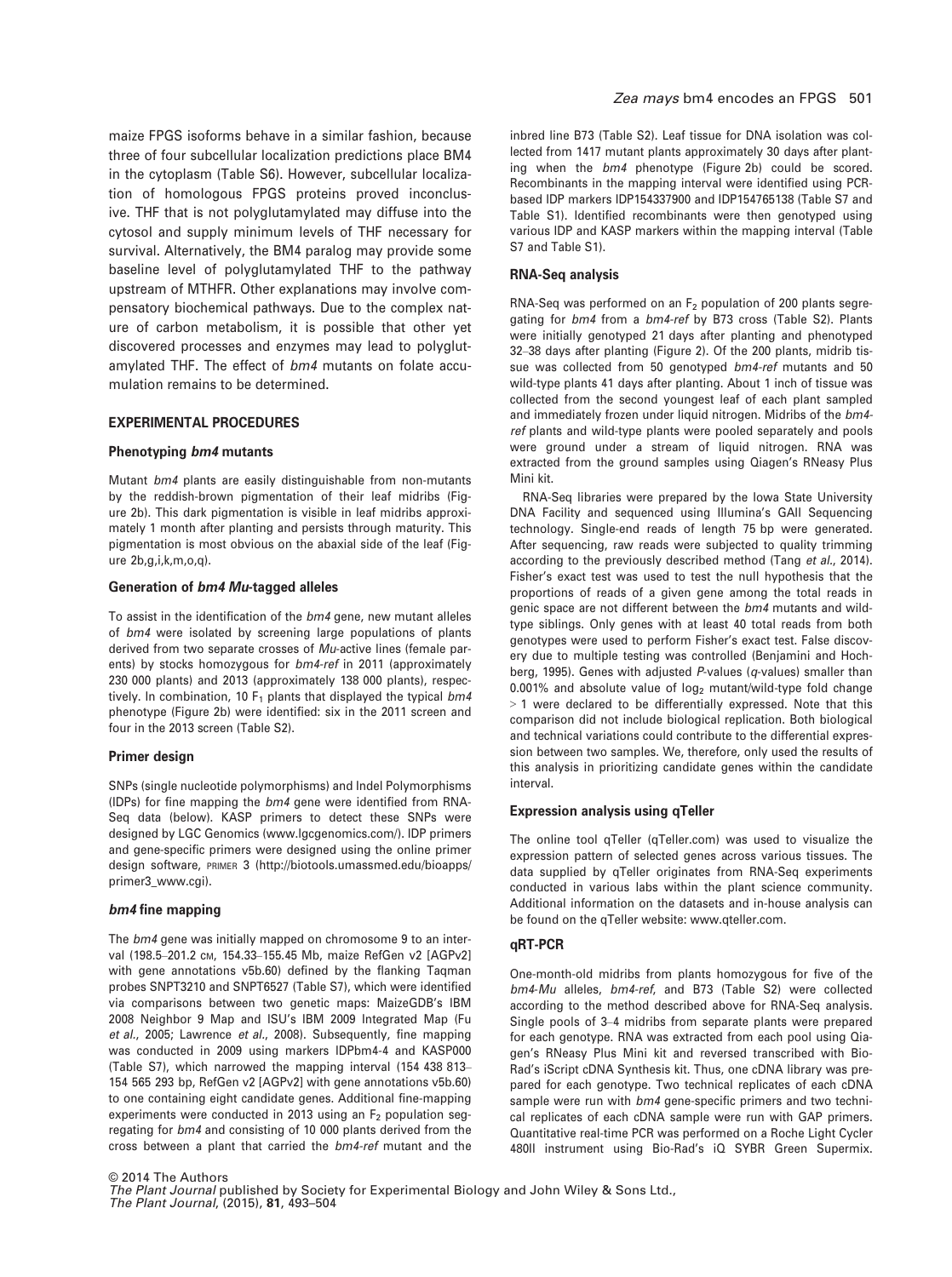Relative expression for each sample was quantified using the  $2^{-\Delta\Delta Ct}$  method (Yuan et al., 2006). A single expression value was calculated for each genotype by averaging across all technical replicates. *bm4* primers: (forward) bm4CE11L10.2 = 5'-TTGGCTAGTA  $CGTGGCTTGA-3'$  and (reverse)  $bm4C1E12R10.1 = 5'-GGGCTCCAT$ CCAAATAAAAA-3'. GAP primers: (forward) gap987f = 5'-CTGAA CGACCACTTCGTCAA-3′ and (reverse) gap1143r = 5′-TTCTCGGCA TACACAAGCAG-3'.

#### Seq-Walking analysis

DNA from six heterozygous Mu-tagging lines (bm4-Mu 11-8034B/ bm4-ref, bm4-Mu 11-8050E-1/bm4-ref, bm4-Mu 11-8009D/bm4-ref, bm4-Mu 11-8050D/bm4-ref, bm4-Mu 11-8052B/bm4-ref, and bm4- Mu 11-8050E2/bm4-ref) generated in 2011 from crosses between bm4-ref and Mu-active line plants was used for the Seq-Walking experiment (Li et al., 2013) (Table S2). Pooled genomic DNA from these six lines was fragmented with a Diagenode Bioruptor sonicator at a frequency of 30 sec on/off. The fragmented DNA was then purified with a Qiagen Qiaquick PCR purification kit followed by Seq-Walking library preparation. Library preparation and data analysis was performed according to the previously published Seq-Walking method (Li et al., 2013). Sequencing was performed using a Life Technologies' PGM instrument.

#### Validation of additional alleles via PCR and Sanger sequencing

All bm4 alleles were additionally analyzed via PCR-based Sanger sequencing (Table S2). Mu alleles were sequenced from PCR products using a *Mu*-specific primer (*Mu*TIR: 5'-AGAGAAGCCAA CGCCA(AT)CGCCTC(CT)ATTTCGTC-3') and bm4 gene-specific primers (Table S4). A PCR product derived from the amplification of the MuTIR primer and a primer designed from GRMZM2 G393334 (primer bm4C1E4R4.1) amplified in all DNA samples (Table S4). This PCR product is a false positive that is not associated with a Mu insertion. The entire transcribed regions of two of the alleles for which Mu insertions could not be identified (bm4- Mu 11-8034B and bm4-Mu 13-7027D) were sequenced using a combination of gene-specific primer pairs that covered the fulllength of GRMZM2G393334 (Table S4). SEQUENCHER 5.1 software was used for sequence alignment. Protein domain analysis was performed with the online tool SMART. ClustalW alignment of bm4 protein sequences was conducted using GenomeNet's Multiple Sequence Alignment by CLUSTALW tool.

#### Yeast complementation

The yeast  $MAT\alpha$  met7 mutant strain was selected for yeast complementation as MET7 encodes an FPGS, which is essential for methionine synthesis (Masselot and De Robichon-Szulmajster, 1975). As such, met7 yeast mutants are methionine auxotrophs and cannot grow on SDC -Met media. The  $MAT\alpha$  met7 mutant strain and  $MAT<sub>\alpha</sub>$  non-mutant parental strain were purchased from GE Healthcare Dharmacon Inc. The complete Bm4 coding sequence was synthesized using Integrated DNA Technologies' gene synthesis service. During synthesis, additional restriction sites were incorporated into the  $5'$  and  $3'$  regions of the  $Bm4$  coding sequence for use in cloning (Figure S5). Shuttle vector p413- ADH (Mumberg et al., 1995), was obtained from ATCC. All vectors were transformed into and maintained in  $DH5\alpha$  E. coli stocks cultured in LB medium containing 50  $\mu$ g ml<sup>-1</sup> ampicillin (Fisher,) and isolated via the alkaline lysis method (Sambrook and Russell, 2006). E. coli transformation was conducted via the CaCl<sub>2</sub> method (Mandel and Higa, 1970). Prior to cloning, both the shuttle vector

and Bm4 insert were digested using the restriction enzymes Sall-HF and Xbal (New England BioLabs) following NEB's suggested conditions. The digested Bm4 coding sequence and shuttle vector were isolated by gel electrophoresis using Bio-Rad Low Range Ultra Agarose and SYBR Gold (Life Technologies) and purified using Qiagen's Gel Purification Kit. Purified insert and vector were ligated using NEB's T4 DNA ligase following the manufacturer's recommended reaction conditions.  $MATx$  met7 mutant yeast were transformed with either cloned p413-ADH/Bm4 vector or empty p413-ADH vector using the high-efficiency LiAc/SS Carrier DNA/ PEG transformation method developed by the Gietz laboratory ([http://home.cc.umanitoba.ca/~gietz/method.html\)](http://home.cc.umanitoba.ca/~gietz/method.html) (Gietz and Woods, 2002). Gibco-BRL 10 mg  $ml^{-1}$  herring sperm DNA was used as the single-stranded carrier DNA. Transformants were selected for on SDC –His plates. Parental  $MAT_{\alpha}$ , untransformed  $MAT\alpha$  met7,  $MAT\alpha$  met7 transformed with p413-ADH, and  $MAT\alpha$ met7 transformed with p413-ADH/Bm4 strains were plated on YPD and SDC –Met media. SDC –His and –Met media were generated using Clontech –His and –Met/–Trp amino acid dropout media, respectively ([http://www.clontech.com/\)](http://www.clontech.com/). Other media ingredients used included Difco Bacto peptone, Bacto yeast extract, Bacto tryptone, Bacto agar, agar Noble, and yeast nitrogen base without amino acids. Additionally, Fisher dextrose, Acros LiAC dehydrate, and Sigma Trp and PEG3350 were also used.  $MAT\alpha$  met7-derived yeast strains were cultured in media containing 200  $\mu$ g ml<sup>-1</sup> G418 (AdipoGen). All E. coli strains were incubated at 37°C for 1–2 days and all yeast strains were incubated at 30°C for 3–5 days.

#### Phloroglucinol–HCl staining

Midribs from 90-day-old bm4 mutants and B73 plants were handsectioned and stained for approximately 1 min with phloroglucinol–HCl. Phloroglucinol–HCl was prepared as a 2:1 solution of 2% phloroglucinol in 95% ethanol and hydrochloric acid. Stained sections were viewed using a Nikon Eclipse E800 microscope with SPOT RT slider camera attachment (Diagnostic Instruments Inc.) and imaged using SPOT v. 4.0.6 software (Diagnostic Instruments Inc.).

#### Characterization of bm4 lignin concentration and composition

Entire bm4-ref and wild-type stalks were collected for lignin analysis from field-grown  $F_2$  plants derived from two-three successive rounds of backcrossing the bm4-ref allele into the B73 inbred. Stalks were collected either post-anthesis (PA; approximately 2 months after planting) or post-senescence (PS; approximately 5 months after planting). Stalks were cut at the first aboveground node and stripped of all leaves, ears, and tassels before air-drying for several weeks. Dried stalks were then processed through a Wiley mill with a 2 mm filter and the resulting stover was finely ground for 10 sec in a coffee grinder.

Approximately 300 mg of ground stover was analyzed for lignin concentration via Klason lignin as described previously (Tang et al., 2014). The Klason lignin analyses from 2010, 2012, and 2014 are based on one, two, and nine biological replicates per genotype, respectively and three, three, and two technical replicates per sample, respectively. For lignin composition, 10 mg of stover was subjected to thioacidolysis and analyzed by GC-MS, also described previously (Tang et al., 2014). The minor peaks associated with maize H-lignin are not detected using this method. Thioacidolysis analyses for 2010, 2012, and 2014 are based on one, two, and nine biological replicates per genotype, respectively. All thioacidolysis assays are based on one technical replicate per sample.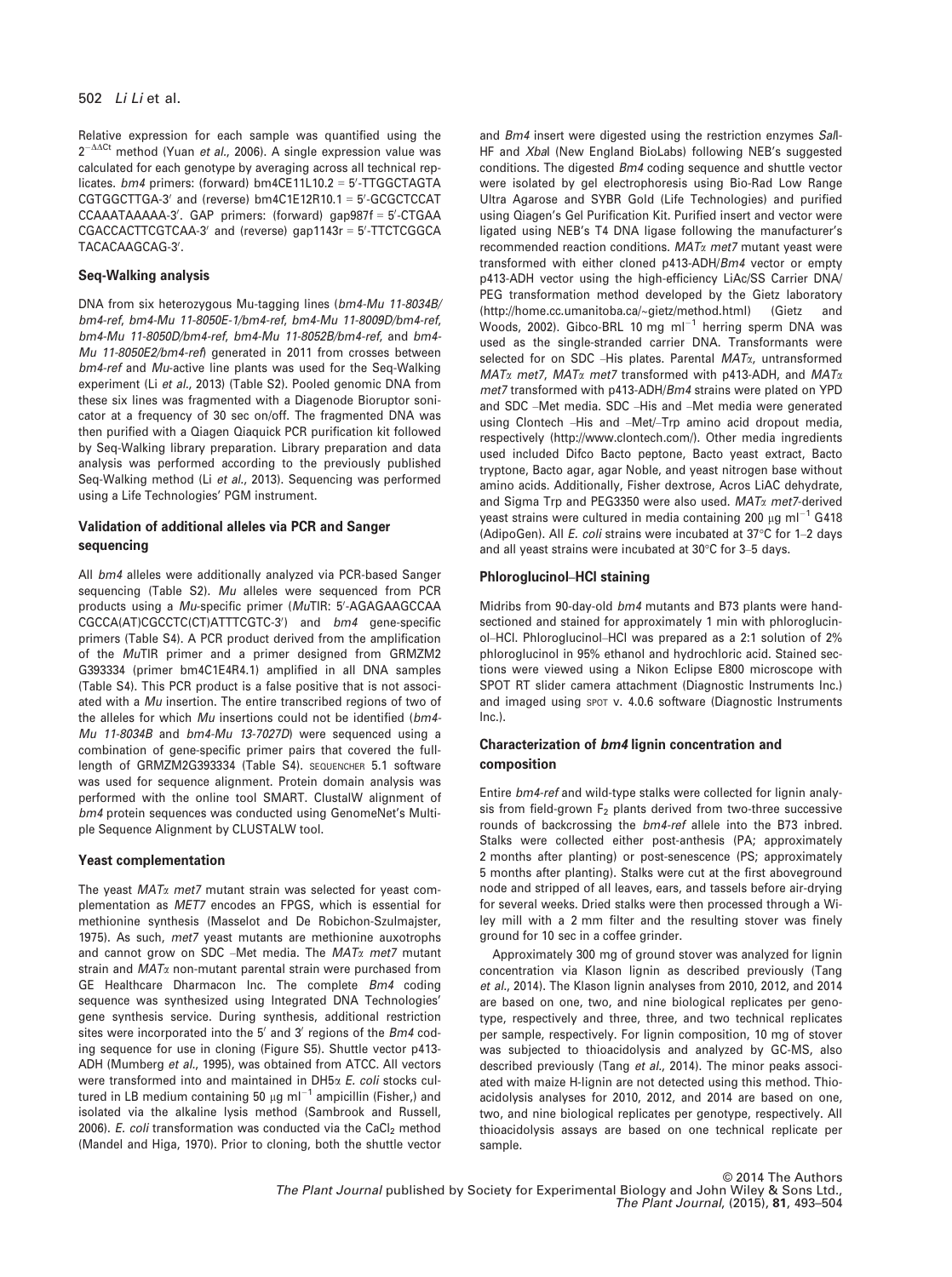#### Identification of BM4 homologs

Homologs of maize BM4 were identified using NCBI's BLASTP algorithm with the full-length BM4 protein sequence. Homologs with E-values near zero were selected for inclusion in the FPGS phylogenetic tree, which was constructed using the free tool Jalview following the previously published method (Tang et al., 2014).

#### Subcellular localization

Subcellular localization predictions of proteins were conducted using online software PSORT, iPSORT, TARGETP, and MULTILOC2 (High-Res) separately with default parameters for plant analyses.

#### ACKNOWLEDGEMENTS

We thank the Schnable Laboratory nursery manager, Ms Lisa Coffey for generating and maintaining the genetic stocks and mutants used in this study, Drs Wei Wu and Yan Fu and Ms Mitzi Wilkening for assisting with the design of the first genetic mapping experiments, Dr An-Ping Hsia for helpful discussions, Drs Ann Perera and Zhihong Song of Iowa State University's W.M. Keck Metabolomics Research Laboratory for providing expertise in gas chromatography-mass spectrometry, Dr Alexis Campbell for providing her expertise in yeast transformation, Life Technologies for providing sequencing reagents, and Mike Baker of Iowa State University's DNA facility for providing instrument access.

#### CONFLICT OF INTEREST

The authors have no conflict of interest to report.

#### SUPPORTING INFORMATION

Additional Supporting Information may be found in the online version of this article.

Figure S1. Fine mapping indicates  $bm4$  is located in a 105 kb interval.

Figure S2. RNA-Seq expression of 6 genes in the bm4 fine mapping interval.

Figure S3. qTeller results for bm4 gene expression across different maize tissue types.

Figure S4. Amino acid and conserved domain analysis of bm4 alleles bm4-ref and bm4-Mu 11-8034B.

Figure S5. Bm4 sequence design for yeast complementation.

Figure S6. Expression pattern of bm4 versus expression pattern of paralog GRMZM5G869779.

Figure S7. Comparison of  $bm4$ -ref and B73 seedling roots.

Figure S8. Expression pattern of bm4 versus expression pattern of bm2.

Table S1. bm4 fine mapping scores.

Table S2. Summary of  $bm4$  alleles.

Table S3. Seq-Walking targets in the  $bm4$  fine mapping interval.

Table S4. Primer information for bm4 sequence and qRT-PCR analyses.

Table S5. Homologs of BM4.

Table S6. Subcellular localization prediction for BM4 and protein homologs in other grasses.

Table S7. Markers used for bm4 fine mapping.

Dataset S1. SNP information for the bm4 gene across various lines.

Dataset S2. SNP information for bm4-Mu alleles and their progenitors.

#### **REFERENCES**

- Anukul, N., Ramos, R.A., Mehrshahi, P., Castelazo, A.S., Parker, H., Diévart, A. and Bennett, M.J. (2010) Folate polyglutamylation is required for rice seed development. Rice, 3, 181-193.
- Appling, D.R. (1991) Compartmentation of folate-mediated one-carbon metabolism in eukaryotes. FASEB, 5, 2645–2651.
- Barriere, Y., Ralph, J., Mechin, V., Guillaumie, S., Grabber, J.H., Argillier, O., Chabbert, B. and Lapierre, C. (2004) Genetic and molecular basis of grass cell wall biosynthesis and degradability. II. Lessons from brown midrib mutants. C.R. Biol. 327, 847–860.
- Barriere, Y., Riboulet, C., Mechin, V., Maltese, S., Pichon, M., Cardinal, A., Lapierre, C., Lubberstedt, T. and Martinant, J.-P. (2007) Genetics and genomics of lignification in grass cell walls based on maize as model species. Genes Genomes Genomics, 1, 133–156.
- Benjamini, Y. and Hochberg, Y. (1995) Controlling the false discovery rate: a practical and powerful approach to multiple testing. J. R. Stat. Soc. Series B Stat. Methodol. 57, 289–300.
- Burnham, C.R. (1947) Chromosome disjunction. Maize Genet. Coop. Newsletter, 21, 36–37.
- Christoph, D.C., Asuncion, B.R., Mascaux, C., Tran, C., Lu, X., Wynes, M.W. and Hirsch, F.R. (2012) Folylpoly-glutamate synthetase expression is associated with tumor response and outcome from pemetrexed-based chemotherapy in malignant pleural mesothelioma. J. Thorac. Oncol. 7, 1440–1448.
- Cossins, E.A. and Chen, L. (1997) Folates and one-carbon metabolism in plants and fungi. Phytochemistry, 45, 437–452.
- Fu, Y., Emrich, S.J., Guo, L., Wen, T.J., Ashlock, D.A., Aluru, S. and Schnable, P.S. (2005) Quality assessment of maize assembled genomic islands (MAGIs) and large-scale experimental verification of predicted genes. Proc. Natl Acad. Sci. USA, 102, 12282–12287.
- Galpin, A.J., Schuetz, J.D., Masson, E., Yanishevski, Y., Synold, T.W., Barredo, J.C. and Evans, W.E. (1997) Differences in folylpolyglutamate synthetase and dihydrofolate reductase expression in human B-lineage versus T-lineage leukemic lymphoblasts: mechanisms for lineage differences in methotrexate polyglutamylation and cytotoxicity. Mol. Pharmacol. 52, 155–163.
- Gietz, R.D. and Woods, R.A. (2002) Transformation of yeast by lithium acetate/single-stranded carrier DNA/polyethylene glycol method. Methods Enzymol. 350, 87–96.
- Guillaumie, S., Goffner, D., Barbier, O., Martinant, J., Pichon, M. and Barriere, Y. (2008) Expression of cell wall related genes in basal and ear internodes of silking brown-midrib-3, caffeic acid O-methyltransferase (COMT) down-regulated, and normal maize plants. BMC Plant Biol. 8, 71.
- Halpin, C., Holt, K., Chojecki, J., Oliver, D., Chabbert, B., Monties, B. and Foxon, G.A. (1998) Brown) C., maize (bm1)-a mutation affecting the cinnamyl alcohol dehydrogenase gene. Plant J. 14, 545–553.
- Jiang, L., Liu, Y., Sun, H. et al. (2012) The mitochondrial folylpolyglutamate synthetase gene is required for nitrogen utilization during early seedling development in Arabidopsis. Plant Physiol. 161, 971–989.
- Lawrence, C.J., Harper, L.C., Schaeffer, M.L., Sen, T.Z., Seigfried, T.E. and Campbell, D.A. (2008) MaizeGDB: the maize model organism database for basic, translational, and applied research. Int. J. Plant Genomics, 2008, 496957.

Li, L., Li, D., Liu, S. et al. (2013) The maize glossy13 gene, cloned via BSR-Seq and Seq-Walking encodes a putative ABC transporter required for the normal accumulation of epicuticular waxes. PLoS One, 8, e82333.

- Luehrsen, K.R. and Walbot, V. (1992) Insertion of non-intron sequence into maize introns interferes with splicing. Nucleic Acids Res. 20, 5181–5187.
- Mandel, M. and Higa, A. (1970) Calcium-dependent bacteriophage DNA infection. J. Mol. Biol. 53, 159–162.
- Masselot, M. and De Robichon-Szulmajster, H. (1975) Methionine biosynthesis in Saccharomyces cerevisiae. I. Genetical analysis of auxotrophic mutants. Mol. Gen. Genet. 139, 121–132.
- McMullen, M.D., Kresovich, S., Villeda, H.S., Bradbury, P., Li, H., Sun, Q. and Buckler, E.S. (2009) Genetic properties of the maize nested association mapping population. Science, 325, 737–740.

© 2014 The Authors The Plant Journal published by Society for Experimental Biology and John Wiley & Sons Ltd., The Plant Journal, (2015), 81, 493–504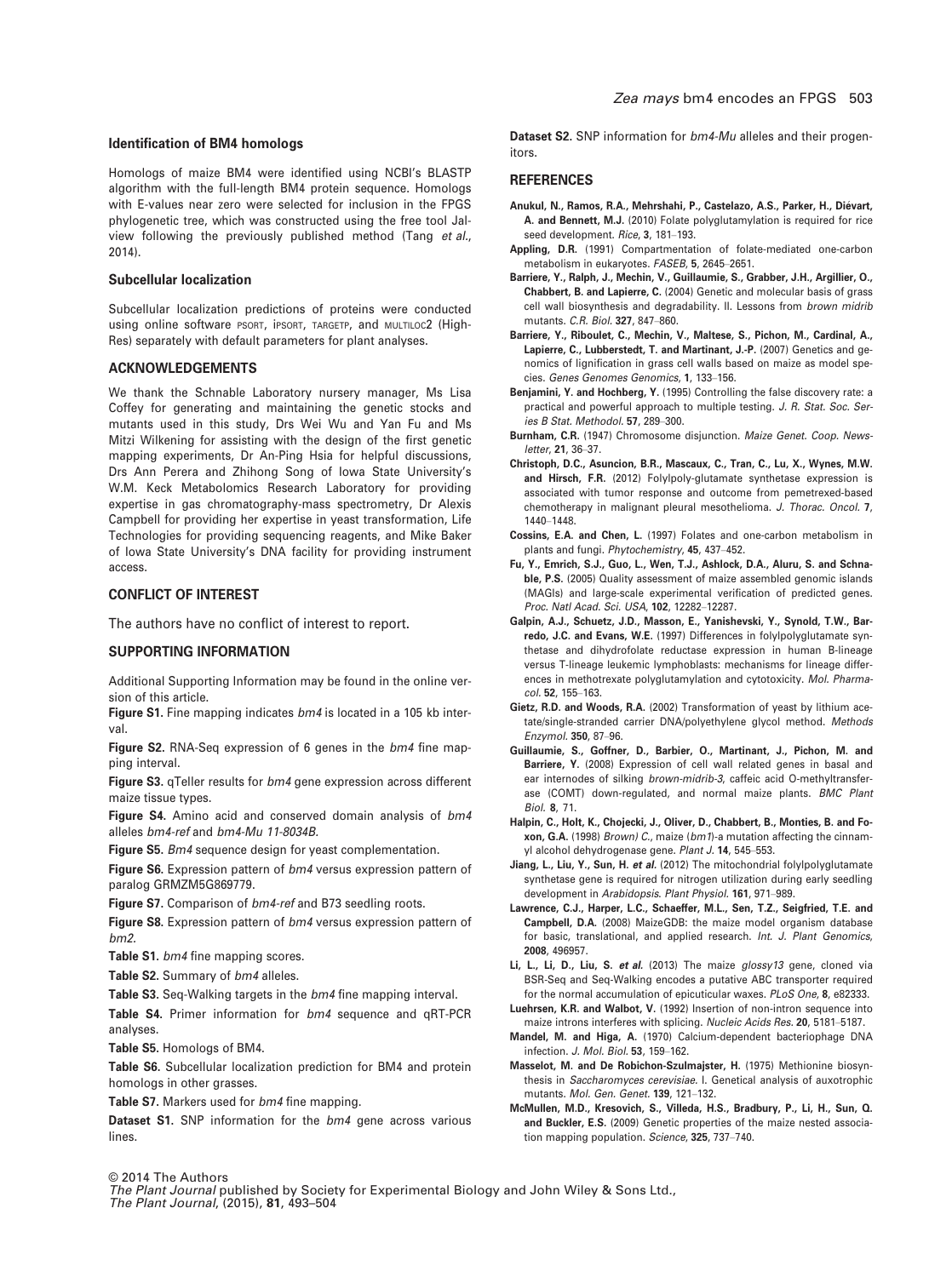- Mechin, V., Laluc, A., Legee, F., Laurent, C., Denoue, D., Barriere, Y. and Lapierre, C. (2014) Impact of the *brown-midrib bm5* mutation on maize lignins. J. Agric. Food Chem. 62, 5102–5107.
- Mehrshahi, P., Gonzalez-Jorge, S., Akhtar, T.A. et al. (2010) Functional analysis of folate polyglutamylation and its essential role in plant metabolism and development. Plant J. 64, 267–279.
- Mumberg, D., Muller, R. and Funk, M. (1995) Yeast vectors for the controlled expression of heterologous proteins in different genetic backgrounds. Gene, 156, 119–122.
- Ravanel, S., Cherest, H., Jabrin, S., Grunwald, D., Surdin-Kerjan, Y., Douce, R. **and Rébeillé, F**. (2001) Tetrahydrofolate biosynthesis in plants: molecular and functional characterization of dihydrofolate synthetase and three isoforms of folylpolyglutamate synthetase in Arabidopsis thaliana. Proc. Natl Acad. Sci. USA, 98, 15360–15365.
- Rots, M.G., Pieters, R., Peters, G.J., Noordhuis, P., van Zantwijk, C.H., Kaspers, G.J. and Jansen, G. (1999) Role of folylpolyglutamate synthetase and folylpolyglutamate hydrolase in methotrexate accumulation and polyglutamylation in childhood leukemia. Blood, 93, 1677– 1683.
- Sambrook, J. and Russell, D.W. (2006) Preparation of plasmid DNA by alkaline lysis with SDS: minipreparation. Cold Spring Harb. Protoc. 1.
- Santiago, B., Barros-Rios, J. and Malvar, R.A. (2013) Impact of cell wall composition on maize resistance to pests and diseases. Int. J. Mol. Sci. 14, 6960–6980.
- Srivastava, A.C., Ramos-Parra, P.A., Bedair, M., Robledo-Hernández, A.L., Tang, Y., Sumner, L.W. and Blancaflor, E.B. (2011) The folylpolyglutamate synthetase plastidial isoform is required for postembryonic root development in Arabidopsis. Plant Physiol. 155, 1237–1251.
- Tang, H.M., Liu, S., Hill-Skinner, S., Wu, W., Reed, D., Yeh, C.T., Nettleton, D. and Schnable, P.S. (2014) The maize brown midrib2 (bm2) gene encodes a methylenetetrahydrofolate reductase that contributes to lignin accumulation. Plant J. 77, 380–392.
- Vermerris, W., Sherman, D.M. and McIntrye, L.M. (2010) Phenotypic plasticity in cell walls of maize brown midrib mutants is limited by lignin composition. J. Exp. Bot. 61, 2479–2490.
- Vignols, F., Rigau, J., Torres, M.A., Capellades, M. and Puigdomenech, P. (1995) The brown midrib3 (bm3) mutation in maize occurs in the gene encoding caffeic acid O-methyltransferase. Plant Cell, 4, 407–416.
- Walbot, V. (2000) Saturation mutagenesis using maize transposons. Curr. Opin. Plant Biol. 3, 103–107.
- Yuan, J.S., Reed, A., Chen, F. and Stewart, C.N. (2006) Statistical analysis of real-time PCR data. BMC Bioinformatics, 7, 85.